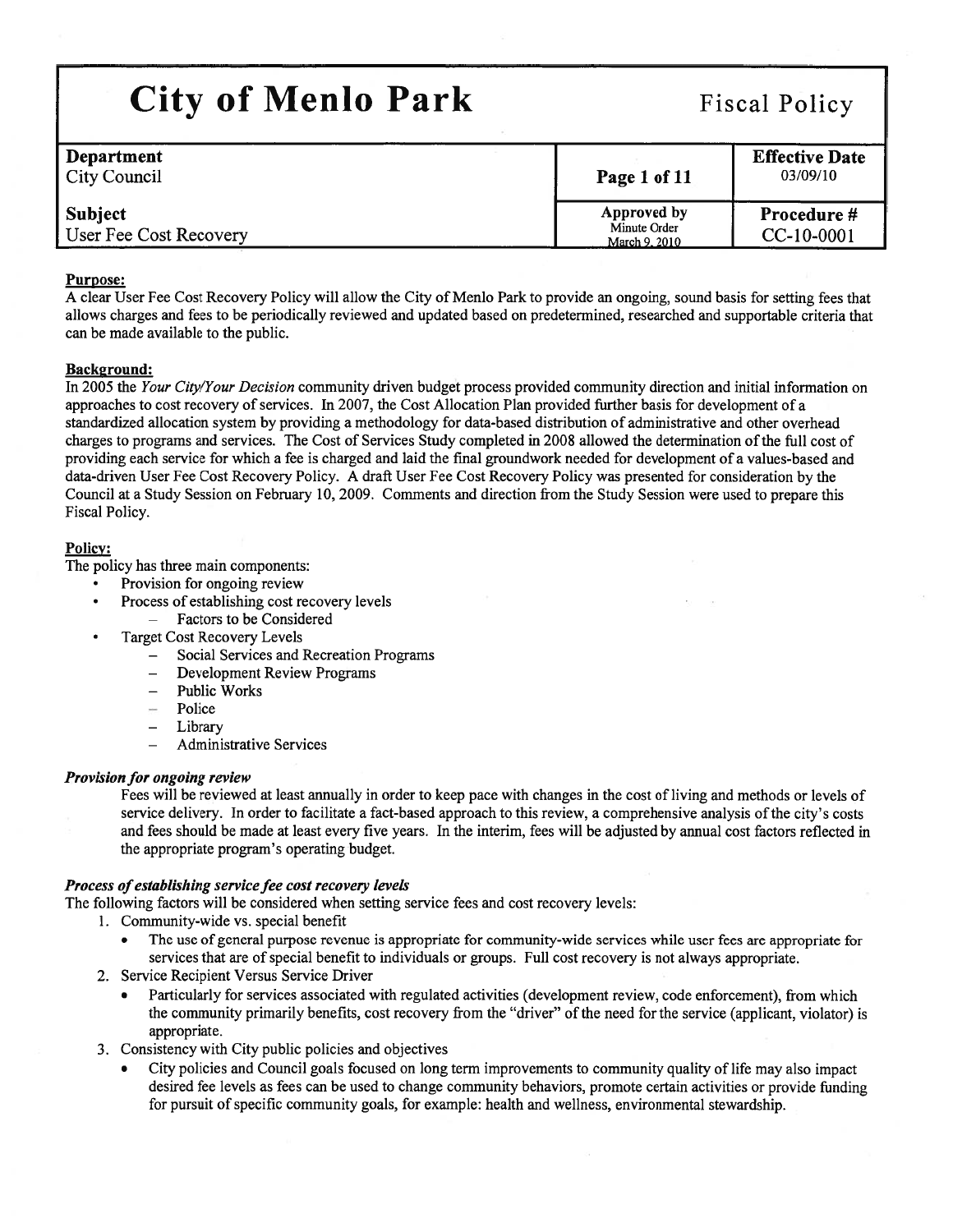| <b>Department</b><br>City Council        | Page 2 of 11                                 | <b>Effective Date</b><br>03/09/10 |
|------------------------------------------|----------------------------------------------|-----------------------------------|
| <b>Subject</b><br>User Fee Cost Recovery | Approved by<br>Minute Order<br>March 9, 2010 | <b>Procedure #</b><br>CC-10-0001  |

- 4. Impact on demand (elasticity)
	- Pricing of services can significantly impact demand. At full cost recovery, for example, the City is providing services for which there is <sup>a</sup> genuine market not over-stimulated by artificially low prices. Conversely, high cost recovery may negatively impact lower income groups and this can work against public policy outcomes ifthe services are specifically designed to serve particular groups.
- 5. Discounted Rates and Surcharges
	- Rates may be discounted to accommodate lower income groups or groups who are the target of the service, such as senior citizens or residents.
	- •Higher rates are considered appropriate for non-residents to further reduce general fund subsidization of services.
- 6. Feasibility of Collection
	- It may be impractical or too costly to establish <sup>a</sup> system to appropriately identify and charge each user for the specific services received. The method of assessing and collecting fees should be as simple as possible in order to reduce the administrative cost of collection.

### Target cost recovery levels

- 1. Low cost recovery levels  $(0\% 30\%)$  are appropriate if:
	- There is no intended relationship between the amount paid and the benefit received
	- •Collecting fees is not cost-effective
	- •There is no intent to limit use of the service
	- •The service is non-recurring
	- •Collecting fees would discourage compliance with regulatory requirements
	- •The public at large benefits even if they are not the direct users of the service
- 2. High cost recovery levels (70% 100%) are appropriate if:
	- •The individual user or participant receives the benefit of the service
	- •Other private or public sector alternatives could or do provide the service
	- • For equity or demand managemen<sup>t</sup> purposes, it is intended that there be <sup>a</sup> direct relationship between the amount paid and the level and cost of the service received
	- •The use of the service is specifically discouraged
	- •The service is regulatory in nature
- 3. Services having factors associated with both cost recovery levels would be subsidized at <sup>a</sup> mid-level of cost recovery (30% - 70%).

General categories of services tend to fall logically into the three levels of cost recovery above and can be classified according to the factors favoring those classifications for consistent and appropriate fees. Primary categories of services include:

- Social Services and Recreation Programs
- Development Review Programs Planning, and Building
- Public Works Department Engineering, Transportation, and Maintenance
- Public Safety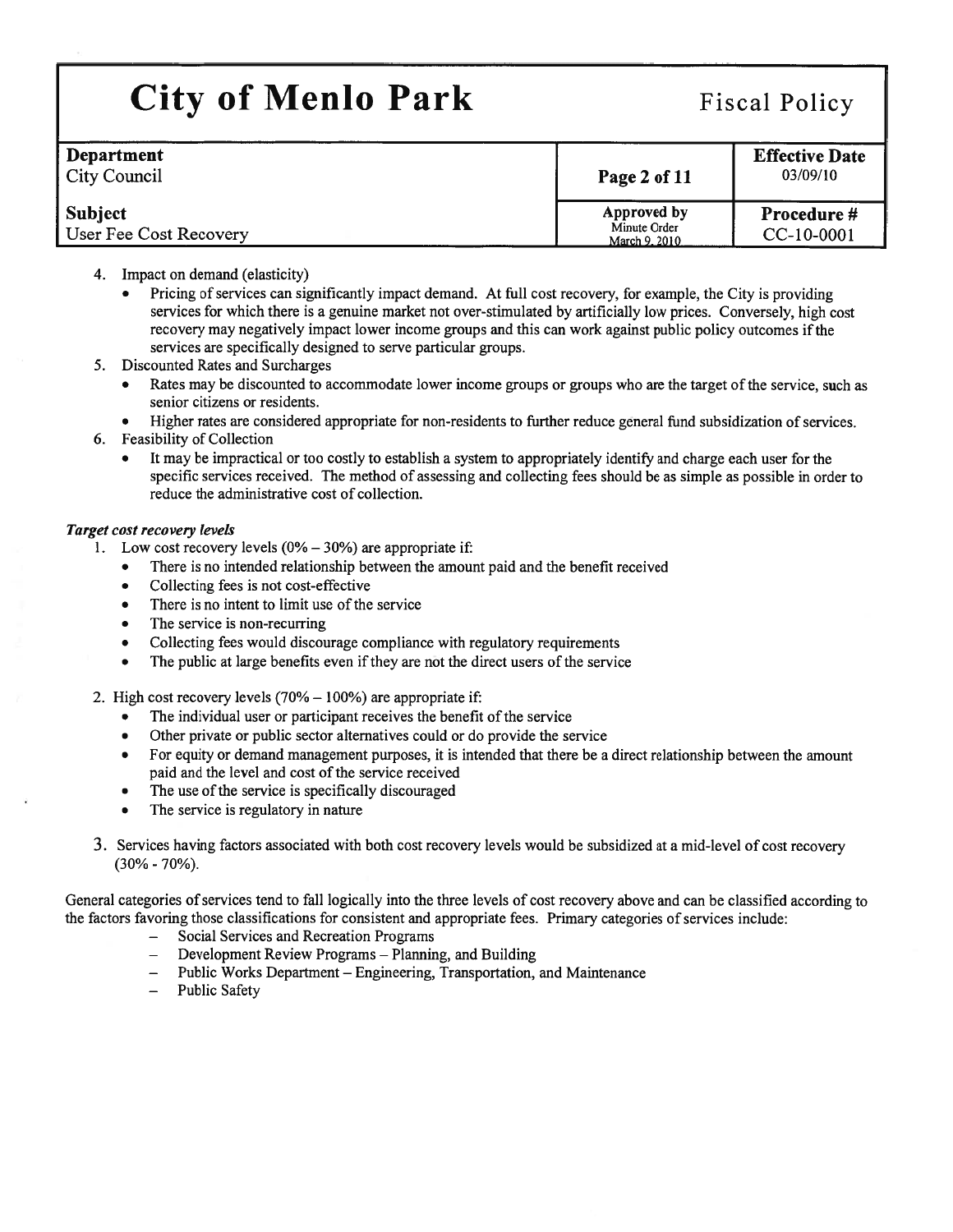| Department<br>City Council               | Page 3 of 11                                 | <b>Effective Date</b><br>03/09/10 |
|------------------------------------------|----------------------------------------------|-----------------------------------|
| <b>Subject</b><br>User Fee Cost Recovery | Approved by<br>Minute Order<br>March 9, 2010 | <b>Procedure #</b><br>CC-10-0001  |

## **Social Services and Recreation Programs**

| <b>Master Fee</b> | General categorization of programs, | Low cost                | Mid cost    | <b>High cost</b> |
|-------------------|-------------------------------------|-------------------------|-------------|------------------|
| <b>Schedule</b>   | Services, Activity, and facilities  | recovery                | recovery    | recovery         |
| Page #'s          |                                     | $(0-30\%)$              | $(30-70%)$  | $(70-100\%)$     |
|                   | Parks                               |                         |             |                  |
|                   | Dog Park                            | X                       |             |                  |
|                   | <b>Skate Parks</b>                  | $\mathbf X$             |             |                  |
| 9                 | Open Space/Parks                    | $\mathbf X$             |             |                  |
|                   | Playgrounds                         | $\mathbf X$             |             |                  |
|                   | <b>Social Services</b>              |                         |             |                  |
|                   | Senior Transportation               | X                       |             |                  |
| $\tau$            | Senior Classes/Events               | $\mathbf x$             |             |                  |
| 11                | Belle Haven School Age - Title 22   |                         | X           |                  |
| 10                | Menlo Children's Center - Title 22  |                         |             | $\mathbf X$      |
| 11                | Preschool - Title 22                |                         |             | $\mathbf x$      |
| 11                | Preschool - Title 5                 |                         | X           |                  |
| $\overline{7}$    | <b>Second Harvest</b>               | $\mathbf x$             |             |                  |
| $\overline{7}$    | Congregate Nutrition                |                         | $\mathbf X$ |                  |
| 11                | Belle Haven Community School        |                         | $\mathbf X$ |                  |
|                   | Events/Celebrations                 |                         |             |                  |
|                   | <b>City Sponsored</b>               | X                       |             |                  |
|                   | City-Wide                           | $\mathbf X$             |             |                  |
|                   | Youth & Teen Targeted               | $\mathbf X$             |             |                  |
|                   | Cultural                            | $\mathbf X$             |             |                  |
|                   | Concerts                            | $\mathbf X$             |             |                  |
|                   | <b>Facility Usage</b>               |                         |             |                  |
|                   | City Functions (e.g. commissions)   | $\mathbf X$             |             |                  |
|                   | Co-Sponsored Organizations          | $\mathbf X$             |             |                  |
| 5, 6, 7           | Non-Profit                          | $\overline{\mathbf{X}}$ |             |                  |
| 9                 | Fields - Youth (non-profit)         |                         | X           |                  |
| 9                 | Fields - Adult (non-profit)         |                         | $\mathbf X$ |                  |
| 9                 | <b>Tennis Courts</b>                |                         | $\mathbf x$ |                  |
| 10                | Picnic Rentals - Private Party      |                         |             | $\mathbf X$      |
| 5,6,7             | <b>Private Rentals</b>              |                         |             | $\mathbf X$      |
| 9                 | Fields - For-profit                 |                         |             | $\mathbf X$      |
| 5,6,7,8,9,10      | Contracted Venues - for profit      |                         |             | $\mathbf X$      |
|                   | <b>Fee Assisted Programs</b>        |                         |             |                  |
| 8                 | <b>Recreational Swim</b>            | $\mathbf X$             |             |                  |
| 8                 | <b>Swimming Classes</b>             | $\mathbf X$             |             |                  |
| 8                 | Lap Swimming                        | $\mathbf X$             |             |                  |
| 7                 | <b>Recreation Classes</b>           | $\mathbf X$             |             |                  |
| 11                | Open Gym Activities                 | $\mathbf X$             |             |                  |
|                   |                                     |                         |             |                  |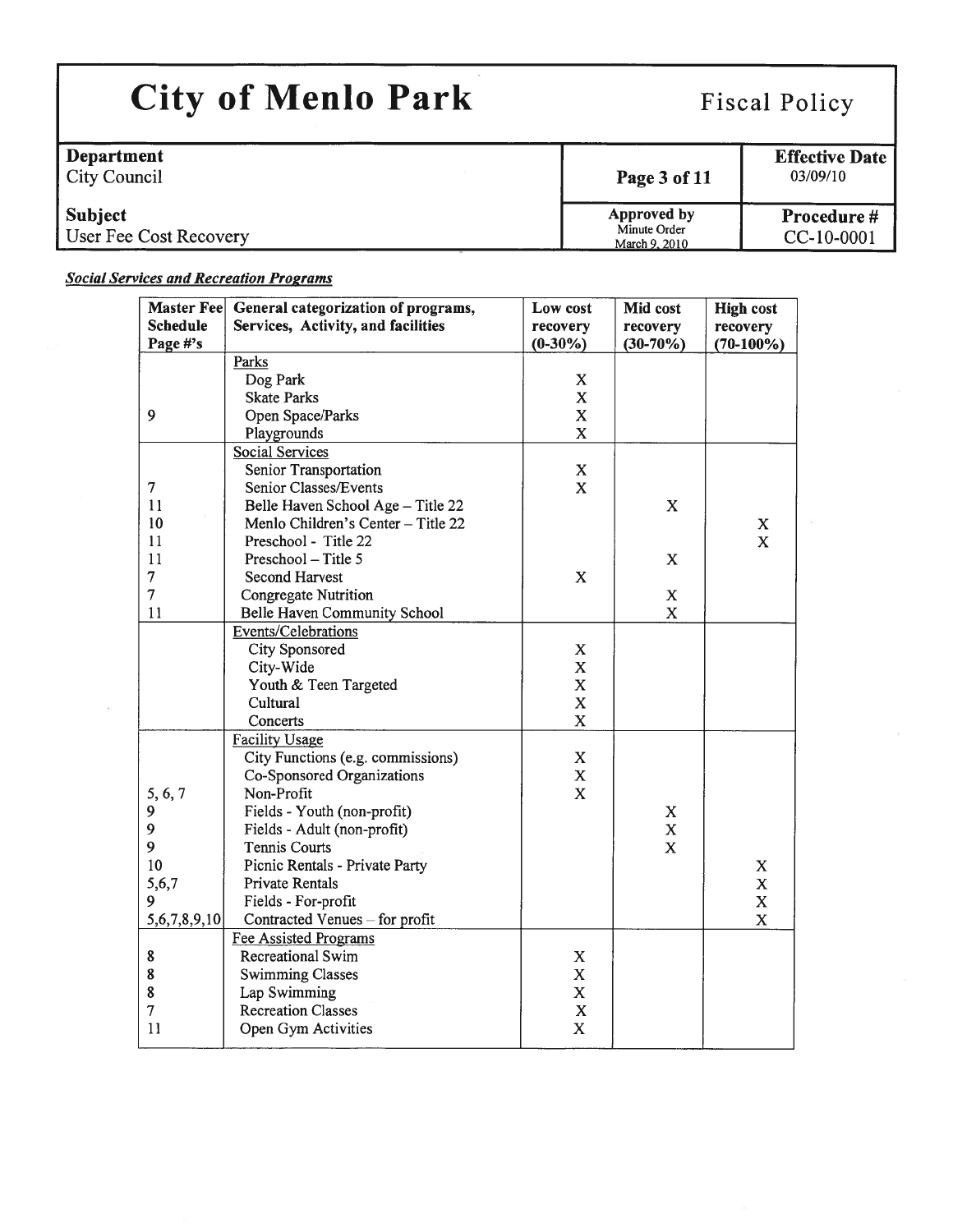| <b>Department</b><br>City Council        | Page 4 of 11                                 | <b>Effective Date</b><br>03/09/10 |
|------------------------------------------|----------------------------------------------|-----------------------------------|
| <b>Subject</b><br>User Fee Cost Recovery | Approved by<br>Minute Order<br>March 9, 2010 | <b>Procedure #</b><br>CC-10-0001  |

## Social Services and Recreation Programs - continued

| <b>Master Feel</b><br><b>Schedule</b><br>Page #'s | General categorization of programs,<br>Services, Activity, and facilities | Low cost<br>recovery<br>$(0-30\%)$ | Mid cost<br>recovery<br>$(30-70%)$ | <b>High cost</b><br>recovery<br>$(70-100\%)$ |
|---------------------------------------------------|---------------------------------------------------------------------------|------------------------------------|------------------------------------|----------------------------------------------|
|                                                   | <b>Recreation Programs</b>                                                |                                    |                                    |                                              |
| 11                                                | Drop-In Activities                                                        |                                    | X                                  |                                              |
| 10,11                                             | Camps & Clinics                                                           |                                    |                                    | X                                            |
| 9                                                 | Youth Leagues                                                             |                                    |                                    | X                                            |
| 10                                                | Youth Special Interest                                                    |                                    |                                    | X                                            |
| 10                                                | <b>Adult Special Interest</b>                                             |                                    |                                    | x                                            |
| 12                                                | <b>Gymnastics</b>                                                         |                                    |                                    | X                                            |
| 6,12                                              | <b>Birthday Parties</b>                                                   |                                    |                                    | X                                            |
| 11                                                | <b>Adult League</b>                                                       |                                    |                                    | X                                            |

Low Recovery Expectations: Low to zero recovery is expected for programs in this category as the community benefits from the service. Non-resident fees if allowed may provide medium cost recovery.

In general, low cost programs or activities in this group provide <sup>a</sup> community wide benefit. These programs and activities are generally youth programs or activities enhancing the health, safety and livability ofthe community and therefore require the removal of <sup>a</sup> cost barrier for optimum participation. Recreation programming geared toward the needs ofteens, youth, seniors, persons with disabilities, and/or those with limited opportunities for recreation are included. For example:

- • Parks — As long as collecting fees at City parks is not cost-effective, there should be no fees collected for genera<sup>l</sup> use of parks and playgrounds. Costs associated with maintaining the City's parks represen<sup>t</sup> <sup>a</sup> large cost for which there is no significant opportunity for recovery — these facilities are public domains and are an essential service of City government.
- • Social Services — There is no intended relationship between the amount paid and the benefit received for social service programs. Some programs are designed and delivered in coordination/partnership with other providers in Menlo Park.
- • Senior Transportation — Transportation is classified as <sup>a</sup> low cost recovery program because there is no fee charged for the program and the majority of the seniors served cannot afford the actual cost of the service. Donations are solicited, but they are minimal. No fee should be established for this service, as it would threaten ridership and County reimbursements would be withdrawn.
- Senior Classes/Events The primary purpose of senior classes and events is to encourage participation. The seniors served in these classes do not have the means of paying for the classes and are classified as "scholarship" recipients due to their low income levels. The classes should continue to be offered in collaboration with outside agencies which can offer them for free through state subsidies.
- • Second Harvest — Monthly food distributions provide free food to needy families and so contribute <sup>a</sup> broad community benefit. The coordination and operation of the program is through the Onetta Harris Center staff with volunteers assisting with the distribution of food, to keep costs as low as possible.
- • Events/Celebrations — Community Services events provide opportunities for neighborhoods to come together as <sup>a</sup> community and integrate people of various ages, economic and cultural backgrounds. Events also foster pride in the community and provide opportunities for volunteers to give back. As such, the benefits are community-wide. In addition, collection of fees are not always cost effective.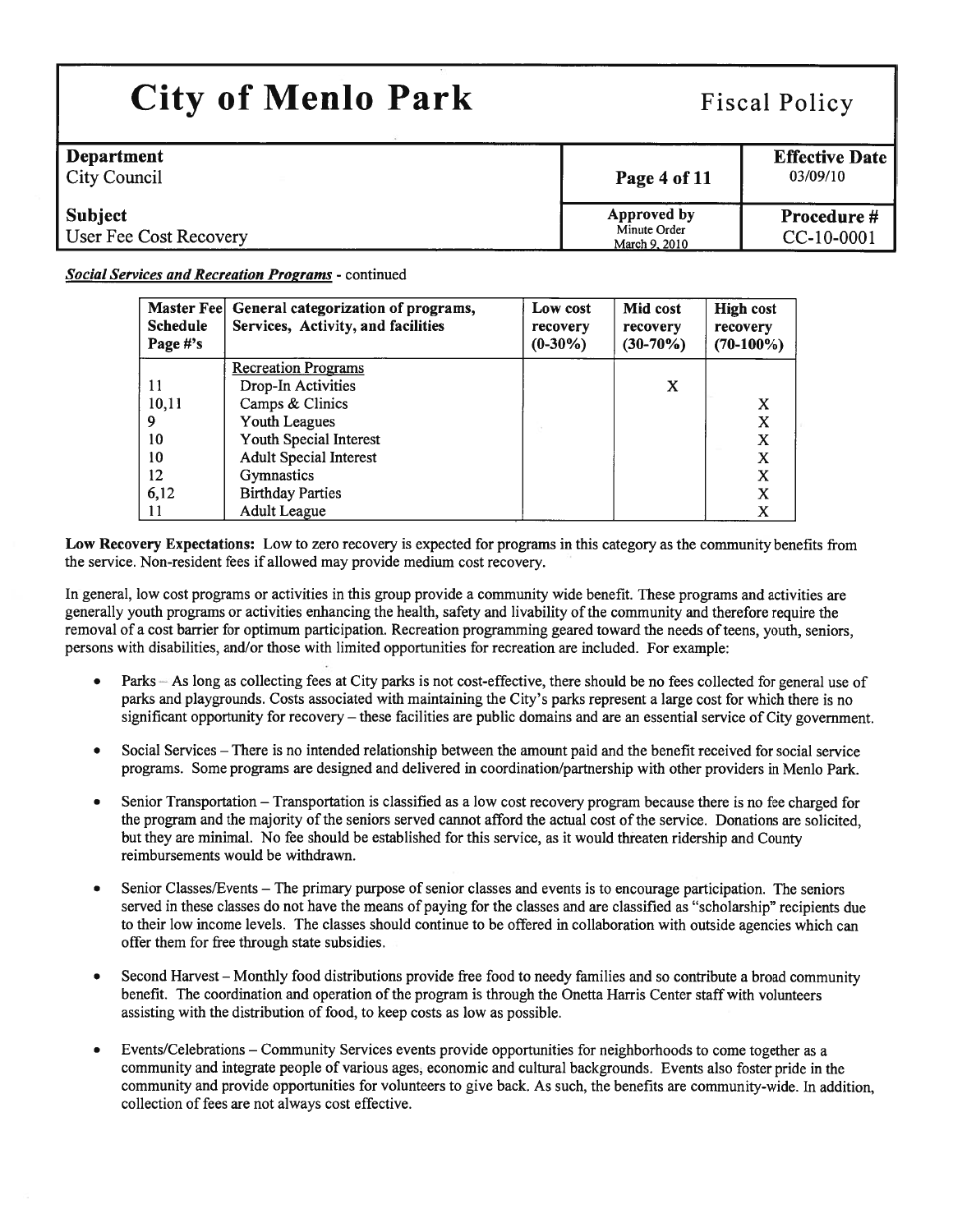| <b>City of Menlo Park</b>                |                                              | <b>Fiscal Policy</b>              |  |  |
|------------------------------------------|----------------------------------------------|-----------------------------------|--|--|
| Department<br><b>City Council</b>        | Page 5 of 11                                 | <b>Effective Date</b><br>03/09/10 |  |  |
| <b>Subject</b><br>User Fee Cost Recovery | Approved by<br>Minute Order<br>March 9, 2010 | Procedure #<br>CC-10-0001         |  |  |

- Facility Usage Safe and secure facilities for neighborhood problem-solving and provision of other genera<sup>l</sup> services suppor<sup>t</sup> an engaged community and should be encouraged with low or no fees.
- Fee Assisted Recreation Programs Activities with fee assistance or sliding scales make the programs affordable to all economic levels in the community. Organized activities , classes, and drop-in programs are designed to encourage active living, teach essential life and safety skills and promote life-long learning for broad community benefit.

Medium Recovery Expectation – recovery of most program costs incurred in the delivery of the service, but without recovery of any of the costs which would have been incurred by the department without the service. Both community and individuals benefit from these services. Non-resident fees if allowed may provide high cost recovery.

- • Belle Haven School Age — Title <sup>22</sup> -Licensed Child Care Program — Services to participants in this program are not readily available elsewhere in the community at low cost. The program provides broad community benefit in the form of <sup>a</sup> safety net for children in the community. Organized activities and programs teach basic skills, constructive use oftime, boundaries and expectations, commitment to learning and social competency. Resident fees charged based on San Mateo County Pilot program for full day care that sets fees at no more than 10% ofthe family's gross income.
- • Preschool Title <sup>5</sup> — The Preschool Program is supported primarily by reimbursement of federal and state grants for low income children. Tuition and reimbursement rates are regulatory.
- Senior Lunches Congregate Nutrition is classified as <sup>a</sup> medium cost recovery fee as it asks <sup>a</sup> donation coupled with <sup>a</sup> per meal reimbursement from OAA & State funds.
- • Belle Haven School Community School — The Community School partners with various non-profit and communitybased agencies to provide much needed services to the community — high quality instruction, youth enrichment services, after-school programs, early learning and <sup>a</sup> family center. Services are open to Belle Haven students, their families and residents of the surrounding neighborhood.
- • Field Rentals and Tennis Courts — Costs should be kept low for local non-profit organizations providing sports leagues open to residents and children in the Menlo Park Schools that encourage healthy lifestyles and lifelong fitness. Opportunities exist to collect <sup>a</sup> reasonable fee for use to defray citywide expenses for tennis facilities and fields.
- • Programs — Drop-in programs can be accessed by the widest cross section of the population and therefore have the potential for broad-base participation. Recreation drop-in programs have minimal supervision while providing healthy outlets for youth, teens and adults

High Recovery Expectations — presen<sup>t</sup> when user fees charged are sufficient to suppor<sup>t</sup> direct program costs <sup>p</sup>lus up to 100% of department administration and city overhead associated with the activity. Individual benefit foremost and minimal community benefit exists. Activities promote the full utilization of parks and recreation facilities.

- •Menlo Children's Center School Age and Pre-school — Title 22 — Participation benefits the individual user.
- • Picnic Areas — Picnic rental reservations benefit the individual but help defray the cost of maintaining parks benefiting the entire community.
- • Facility Usage — Facility use is set at <sup>a</sup> higher rate for the private use ofthe public facility for meetings, parties, and programs charging fees for services and celebrations.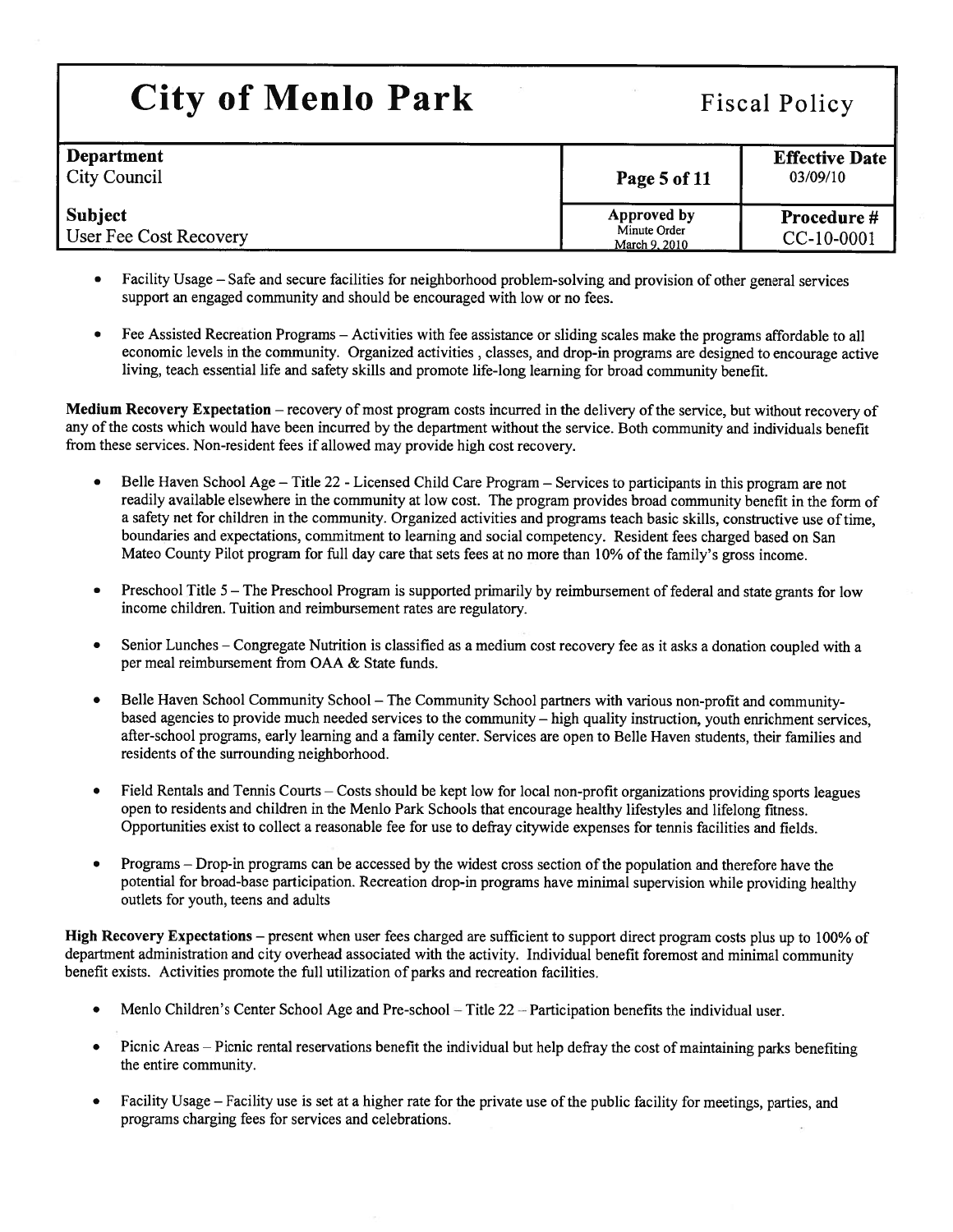| Department<br><b>City Council</b>        | Page 6 of 11                                 | <b>Effective Date</b><br>03/09/10 |
|------------------------------------------|----------------------------------------------|-----------------------------------|
| <b>Subject</b><br>User Fee Cost Recovery | Approved by<br>Minute Order<br>March 9, 2010 | <b>Procedure #</b><br>CC-10-0001  |

- • Programs — Activities in this area benefit the individual user. Programs, classes, and sports leagues are often offered to keep pace with current recreational trends and provide the opportunity to learn new skills, improve health, and develop social competency. The services are made available to maximize the use ofthe facilities, increase the variety of offerings to the community as <sup>a</sup> whole and sprea<sup>d</sup> department administration and city-wide overhead costs to many activities. In some instances offering these activities helps defray expenses ofservices with no viable means of collecting revenue e.g. parks, playgrounds, etc.
- • Contracted Venues — (for profit) — Long term arrangements where <sup>a</sup> facility is rented or contracted out to reduce genera<sup>l</sup> funding expense in order to provide specialized services to residents.

### Development Review Services

- 1. Planning (planned development permits, tentative tract and parcel maps, re-zonings, general <sup>p</sup>lan amendments, variances, use permits)
- 2. Building and safety (building permits, structural plan checks, inspections)

| Master Fee      | General categorization of programs,      | Low cost   | Mid cost   | <b>High cost</b> |
|-----------------|------------------------------------------|------------|------------|------------------|
| <b>Schedule</b> | Services, Activity, and facilities       | recovery   | recovery   | recovery         |
| Page #'s        |                                          | $(0-30\%)$ | $(30-70%)$ | $(70-100\%)$     |
|                 | 1. Planning                              |            |            |                  |
| 24              | Appeals of Staff Decisions               | X          |            |                  |
| 24              | Appeals of Planning Commission Decisions | X          |            |                  |
|                 | by Residents                             |            |            |                  |
|                 | <b>Subsequent Appeals</b>                |            |            | X                |
| 24              | Temporary Sign Permits                   | X          |            |                  |
| 23              | Use Permits - Non-Profits                | X          |            |                  |
| 24              | Administrative Reviews - Fences          |            | X          |                  |
|                 | Appeals of Planning Commission Decisions |            |            | X                |
| 24              | by                                       |            |            |                  |
| 24              | Non-Residents                            |            |            | $\mathbf X$      |
| 23              | Administrative Reviews - Other           |            |            | X                |
| 23              | Architectural Control                    |            |            | $\mathbf X$      |
| 23              | <b>Development Permits</b>               |            |            | $\mathbf X$      |
| 23              | <b>Environmental Reviews</b>             |            |            | $\mathbf X$      |
| 23              | General Plan Amendments                  |            |            | $\mathbf X$      |
| 24              | <b>Tentative Maps</b>                    |            |            | $\mathbf X$      |
| 24              | Miscellaneous – not listed elsewhere     |            |            | $\mathbf X$      |
|                 | Reviews by Community Development         |            |            | $\mathbf X$      |
| 24              | Director or Planning Commission          |            |            | $\mathbf X$      |
| 23              | <b>Special Events Permitting</b>         |            |            | $\mathbf X$      |
| 23              | <b>Study Sessions</b>                    |            |            | $\mathbf X$      |
| 24              | Zoning Compliance Letters                |            |            | $\mathbf X$      |
| 23              | <b>Signs and Awnings</b>                 |            |            | $\mathbf X$      |
| 23              | Use Permits - other                      |            |            | $\mathbf X$      |
| 23              | Variances                                |            |            | $\mathbf X$      |
| 23              | Zoning Map                               |            |            | X                |
|                 | <b>Ordinance Amendments</b>              |            |            |                  |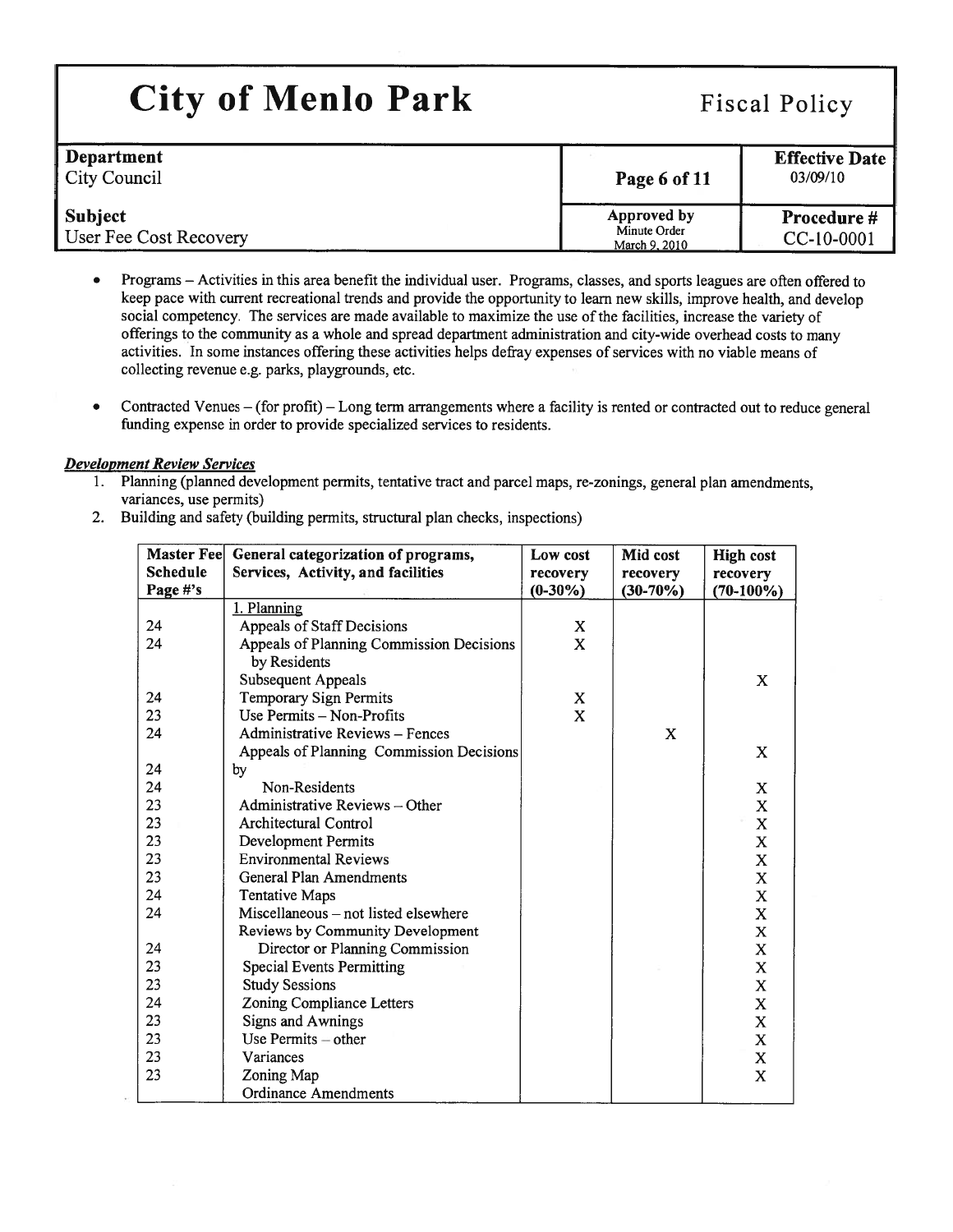| <b>Department</b><br><b>City Council</b> | Page 7 of 11                                 | <b>Effective Date</b><br>03/09/10 |
|------------------------------------------|----------------------------------------------|-----------------------------------|
| <b>Subject</b><br>User Fee Cost Recovery | Approved by<br>Minute Order<br>March 9, 2010 | Procedure #<br>CC-10-0001         |

| <b>Master Fee</b><br><b>Schedule</b><br>Page #'s | General categorization of programs,<br>Services, Activity, and facilities | Low cost<br>recovery<br>$(0-30\%)$ | Mid cost<br>recovery<br>$(30-70%)$ | <b>High cost</b><br>recovery<br>$(70-100\%)$ |
|--------------------------------------------------|---------------------------------------------------------------------------|------------------------------------|------------------------------------|----------------------------------------------|
| 28-48                                            | 2. Building and safety                                                    |                                    |                                    |                                              |
|                                                  | Solar installations                                                       | X                                  |                                    | X                                            |
|                                                  | <b>Building Permits</b>                                                   |                                    |                                    | $\mathbf{X}$                                 |
|                                                  | <b>Mechanical Permits</b>                                                 |                                    |                                    | X                                            |
|                                                  | <b>Electrical Permits</b>                                                 |                                    |                                    | X                                            |
|                                                  | <b>Plumbing Permit</b>                                                    |                                    |                                    | X                                            |
|                                                  | <b>Consultant Review</b>                                                  |                                    |                                    |                                              |

Low Recovery Expectations: Low to zero recovery is expected for services in this category to maintain open and accessible governmen<sup>t</sup> processes for the public, encourage environmental sustainability and encourage compliance with regulatory requirements. Example of Low Recovery items:

- Planning The fees for applicants who wish to appea<sup>l</sup> <sup>a</sup> Staff Decision or for <sup>a</sup> Menlo Park resident or neighbor from an immediately adjacent jurisdiction who wishes to appeal <sup>a</sup> decision ofthe Planning Commission is purposefully low to allow for accessibility to governmen<sup>t</sup> processes.
- •Planning — Temporary sign permit fees are low so as to encourage compliance.
- Building— The elimination or reduction of building permits for solar array installations is consistent with California Government Code Section 65850.5, which calls on local agencies to encourage the installation ofsolar energy systems by removing obstacles to, and minimizing costs of, permitting for such systems.

Mid-level Recovery Expectations: Recovery in the range of 30% to 70% of the costs incurred in the delivery of the service reflects the private benefit that is received while not discouraging compliance with the regulation requirements.

• Planning — Administrative permits for fences that exceed the height requirements along Santa Cruz Avenue are set at mid-level to encourage compliance.

High Recovery Expectations: Cost recovery for most development review services should generally be high. In most instances, the City's cost recovery goal should be 100%.

- •Planning – Subsequent Appeals - The fees for applicants who are dissatisfied with the results of a previous appeal of an administrative permit or a decision of the Planning Commission should be at 100% cost recovery.
- • Planning — Most ofthe Planning fees charged are based on <sup>a</sup> "time and materials" basis, with the applicant/customer being billed for stafftime (at <sup>a</sup> rate that includes overhead cost allocations) and the cost of actual materials or external services utilized in the delivery of the service.
- • Building — Building fees use <sup>a</sup> cost-basis, not <sup>a</sup> valuation basis, and are flat fees based on the size and quantities of the project.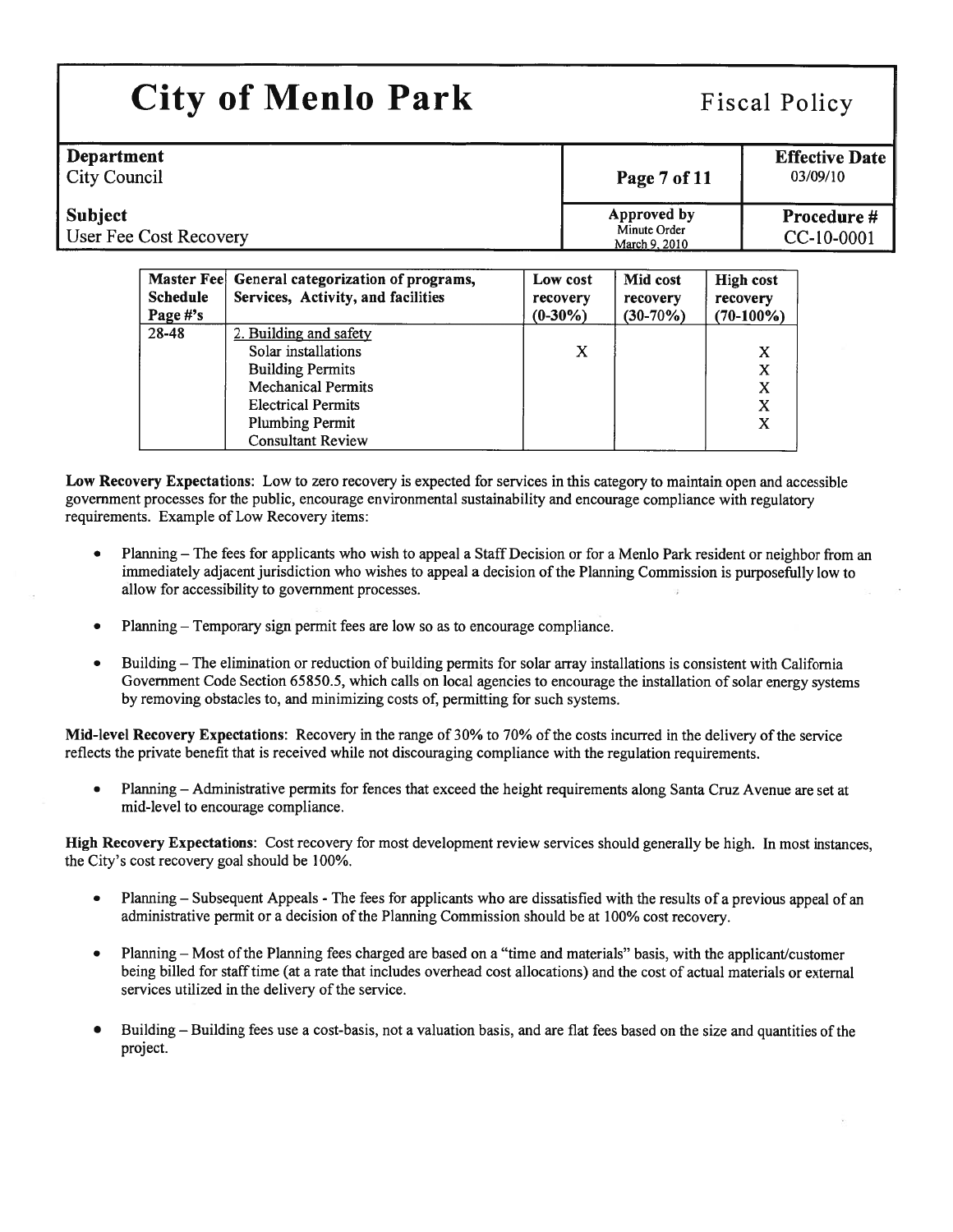| <b>City of Menlo Park</b>                |                                              | <b>Fiscal Policy</b>              |  |  |
|------------------------------------------|----------------------------------------------|-----------------------------------|--|--|
| Department<br><b>City Council</b>        | Page 8 of 11                                 | <b>Effective Date</b><br>03/09/10 |  |  |
| <b>Subject</b><br>User Fee Cost Recovery | Approved by<br>Minute Order<br>March 9, 2010 | Procedure #<br>CC-10-0001         |  |  |

## Public Works Department -Engineering, Transportation, and Maintenance

1. Engineering and Transportation (public improvement <sup>p</sup>lan checks, inspections, subdivision requirements, encroachments)

- 2. Transportation (red curb installation, truck route pennits, traffic signal repairs from accidents)
- 3. Maintenance (street barricades, banners, trees, special event set-up, damaged city property)

| Master Fee      | General categorization of programs, | Low cost    | Mid cost    | <b>High cost</b>        |
|-----------------|-------------------------------------|-------------|-------------|-------------------------|
| <b>Schedule</b> | Services, Activity, and facilities  | recovery    | recovery    | recovery                |
| Page #'s        |                                     | $(0-30\%)$  | $(30-70%)$  | $(70-100\%)$            |
|                 | 1. Engineering                      |             |             |                         |
| 25              | <b>Heritage Tree</b>                | $\mathbf X$ |             |                         |
| 25              | Appeals to Environmental            | $\mathbf X$ |             |                         |
|                 | Quality Commission and              | $\mathbf X$ |             |                         |
|                 | City Council                        | $\mathbf X$ |             |                         |
|                 | <b>Bid Packages</b>                 | $\mathbf x$ |             |                         |
| 19              | <b>Plotter Prints</b>               |             | X           |                         |
| 19              | <b>Encroachment Permits for</b>     |             |             |                         |
| 19              | City-mandated repair work           |             | $\mathbf X$ |                         |
|                 | (non-temporary)                     |             |             |                         |
| 25              | Heritage Tree                       |             | X           |                         |
|                 | <b>Tree Removal Permits</b>         |             |             |                         |
|                 | $1 - 3$ trees                       |             |             |                         |
| 19              | <b>City Standard Details</b>        |             | X           |                         |
| 20              | <b>Improvement Plan Review</b>      |             |             | X                       |
| 20              | Plan revisions                      |             |             | $\mathbf X$             |
| 21              | <b>Construction Inspection</b>      |             |             | $\mathbf X$             |
| 20              | Maps / Subdivisions                 |             |             | $\mathbf X$             |
|                 | <b>Real Property</b>                |             |             | $\bf{X}$                |
| 19              | Abandonments                        |             |             | $\overline{\text{X}}$   |
| 19              | Annexations                         |             |             | $\overline{\text{X}}$   |
| 21              | Certificates of Compliance          |             |             | $\overline{\mathbf{X}}$ |
| 20              | <b>Easement Dedications</b>         |             |             | X                       |
| 20              | Lot Line Adust/Merger               |             |             | X                       |
| 19              | <b>Encroachment Permits</b>         |             |             | $\mathbf x$             |
| 19              | <b>Completion Bond</b>              |             |             | $\mathbf X$             |
|                 | Processing Fee                      |             |             | $\mathbf X$             |
| 25              | Heritage Tree Permits               |             |             | $\mathbf X$             |
|                 | After first 3 trees                 |             |             | $\mathbf X$             |
| 16              | Downtown Parking Permits            |             |             | $\mathbf X$             |
|                 | 2. Transportation                   |             |             |                         |
| 22              | Red Curb Installation               | X           |             |                         |
| 22              | <b>Truck Route Permits</b>          | $\mathbf X$ |             |                         |
| 22              | <b>Traffic Signal Accident</b>      |             |             | X                       |
| 22              | <b>Aerial Photos</b>                |             |             | $\mathbf X$             |

 $\overline{\mathcal{A}}$  $\alpha$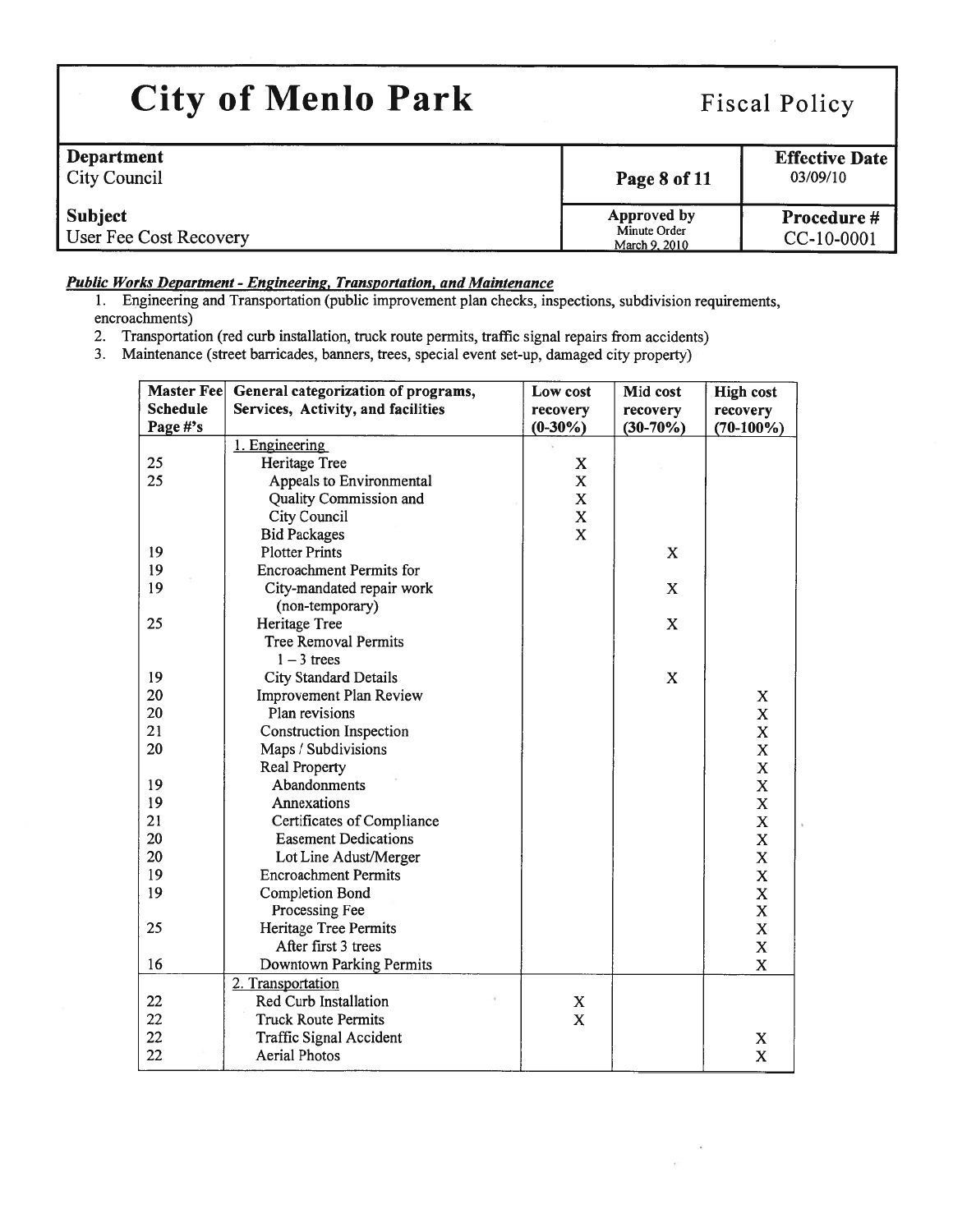| <b>City of Menlo Park</b>                      |                                              | <b>Fiscal Policy</b>              |  |  |  |
|------------------------------------------------|----------------------------------------------|-----------------------------------|--|--|--|
| <b>Department</b><br><b>City Council</b>       | Page 9 of 11                                 | <b>Effective Date</b><br>03/09/10 |  |  |  |
| Subject<br>User Fee Cost Recovery              | Approved by<br>Minute Order<br>March 9, 2010 | Procedure #<br>CC-10-0001         |  |  |  |
| Master Feel Ceneral categorization of programs | Mid cost<br>Low cost                         | High cost                         |  |  |  |

| <b>Master Feel</b><br><b>Schedule</b> | General categorization of programs,<br>Services, Activity, and facilities | Low cost<br>recovery | Mid cost<br>recovery | <b>High cost</b><br>recovery |
|---------------------------------------|---------------------------------------------------------------------------|----------------------|----------------------|------------------------------|
| Page #'s                              |                                                                           | $(0-30\%)$           | $(30-70%)$           | $(70-100\%)$                 |
|                                       | 3. Maintenance                                                            |                      |                      |                              |
| 22                                    | <b>Tree Planting</b>                                                      | X                    |                      |                              |
| 22                                    | Banners - Santa Cruz Ave                                                  |                      |                      | X                            |
| 22                                    | Barricade replacement                                                     |                      |                      | X                            |
| 22                                    | Weed Abatement                                                            |                      |                      | X                            |
| 22                                    | Special Event set-up $-$ for profit use                                   |                      |                      | X                            |
| 22                                    | Special Event set-up- for non-profits use                                 |                      | X                    |                              |
| 22                                    | Damaged City property                                                     |                      |                      | X                            |

Low Recovery Expectations: Low to zero recovery is expected for services in this category as the community benefits from the service. In general, low cost services in this group provide <sup>a</sup> community-wide benefit. These services generally are intended to enhance or maintain the livability of the community and therefore require the removal of a cost barrier to encourage use. However, in some instances the maximum fee that can be charged is regulated at the State or Federal level and therefore the City fee is not determined by City costs (truck route permits, copies of documents). Examples of Low Recovery items:

- •Maintenance - Tree Plantings is classified as a low cost recovery fee to replacement of trees removed due to poor health and to encourage new tree plantings.
- • Transportation — Red Curb Installation is classified as <sup>a</sup> low cost recovery fee for suppor<sup>t</sup> traffic/parking mitigation requests to address safety concerns of residents and businesses.
- •Transportation — Truck Route Permits Fees — maximum fee set by State Law.
- • Engineering — Heritage Tree Appeals is classified as <sup>a</sup> low cost recovery fee to insure that legitimate grievances are not suppressed by high fees.
- • Engineering — Bid Packages are provided at <sup>a</sup> low cost to encourage bid submissions thereby insuring that the City receives sufficient bids to obtain the best value for the project to be undertaken.

Medium Recovery Expectations: Recovery in the range of 30% to 70% of the costs incurred in the delivery of the service. Typically both the community and individuals benefit from these services.

• Engineering — Encroachment Permits for City-mandated repairs are classified as <sup>a</sup> medium cost recovery. Since the property owner is paying for the cost of construction but is required by ordinance to perform it promptly, <sup>a</sup> discounted fee for the permit is appropriate.

High Recovery Expectations: Recovery in the range of 70% to 100% when user fees charged are sufficient to fully recover costs of providing the service. Individual benefit is foremost and minimal community benefit exists. Most services provided by the Public Works Department fall in this area.

- • Engineering — Encroachment Permits where the public right of way is used or impacted on <sup>a</sup> temporary or permanen<sup>t</sup> basis for the benefit of the permittee. Debris Boxes are such an example.
- •Transportation — Traffic Signal Accident repair cost is the responsibility ofthe driver/insurer.
- •Maintenance — Weed Abatement performed by Public Works staffto address ongoing code violation.
- •Maintenance — Banners on Santa Cruz Avenue and El Camino Real.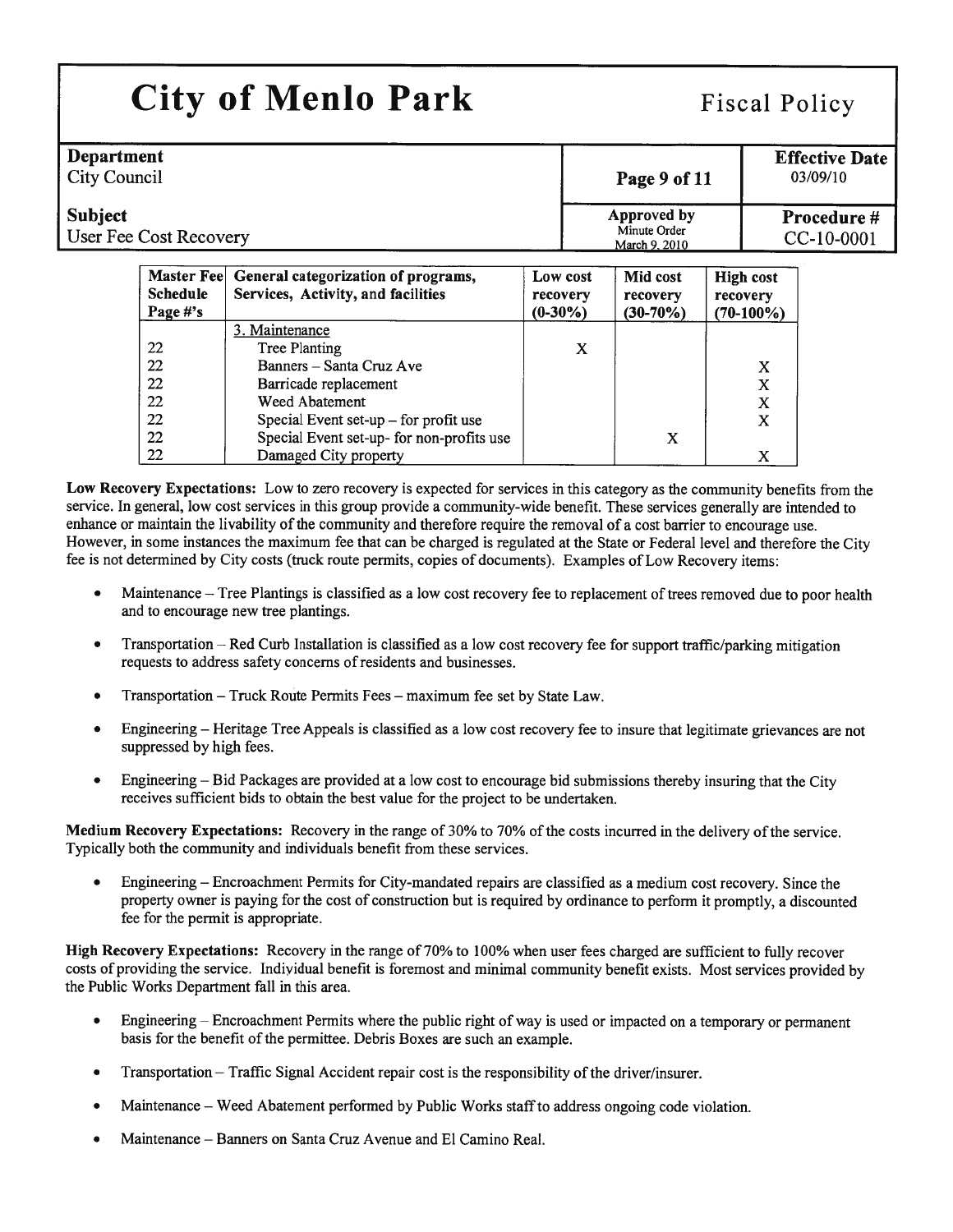| <b>City of Menlo Park</b>                | <b>Fiscal Policy</b>                         |                                   |  |
|------------------------------------------|----------------------------------------------|-----------------------------------|--|
| <b>Department</b><br><b>City Council</b> | Page 10 of 11                                | <b>Effective Date</b><br>03/09/10 |  |
| <b>Subject</b><br>User Fee Cost Recovery | Approved by<br>Minute Order<br>March 9, 2010 | Procedure #<br>CC-10-0001         |  |

Public Safety - Police Services (Case Copies, False Alarms, Parking Permits, Abatements, Emergency Response, Background Investigations, Tow Contract)

|                 | Master Fee General categorization of programs, | Low cost     | Mid cost    | <b>High cost</b> |
|-----------------|------------------------------------------------|--------------|-------------|------------------|
| <b>Schedule</b> | Services, Activity, and facilities             | recovery     | recovery    | recovery         |
| Page #'s        |                                                | $(0-30\%)$   | $(30-70%)$  | $(70-100\%)$     |
| 14              | Case Copies                                    | X            |             |                  |
| 15              | Citation Sign Off - Residents                  | X            |             |                  |
| 1, 15           | Document Copies                                | $\mathbf X$  |             |                  |
| 14              | <b>Bicycle Licenses</b>                        | X            |             |                  |
| 16              | <b>Overnight Parking Permits</b>               |              |             | X                |
| 16              | <b>Residential Parking Permits</b>             | X            |             |                  |
| 15              | Property Inspection - Code Enforcement         | $\mathbf{X}$ |             |                  |
| 15              | Real Estate Sign Retrieval                     | X            |             |                  |
| 14              | False Alarm - Low Risk                         |              | X           |                  |
| 15              | <b>Rotation Tow Service Contract</b>           |              | $\mathbf X$ |                  |
| 15              | Repossession Fee                               |              | X           |                  |
| 14              | False Alarm - High Risk                        |              |             | X                |
| 14              | Good Conduct Letter                            |              |             | $\mathbf X$      |
| 14              | <b>Preparation Fees</b>                        |              |             | $\mathbf X$      |
| 14              | Research Fee                                   |              |             | $\mathbf X$      |
| 14              | Civil Subpoena Appearance                      |              |             | X                |
| 14              | <b>Finger Printing Documents</b>               |              |             | $\mathbf X$      |
| 15              | <b>Background Investigations</b>               |              |             | X                |
| 14              | <b>Notary Services</b>                         |              |             | $\mathbf X$      |
| 14              | <b>Vehicle Releases</b>                        |              |             | $\mathbf X$      |
| 14              | DUI - Emergency Response                       |              |             | X                |
| 15              | <b>Intoximeter Rental</b>                      |              |             | $\mathbf X$      |
| 15              | <b>Street Closure</b>                          |              |             | $\mathbf X$      |
| 15              | <b>Unruly Gatherings</b>                       |              |             | $\mathbf X$      |
| 18              | Abatements                                     |              |             | X                |

Low Recovery Expectations: Low to zero recovery is expected for services in this category as the community generally benefits from the regulation of the activity. The regulation of these activities is intended to enhance or maintain the livability of the community. However, in some instances the maximum fee that can be charged is regulated at the State or Federal level and therefore the City fee is not determined by City costs (copies of documents).

Medium Recovery Expectation: Recovery in the range of 30% to 70% of the costs of providing the service. Both community and individuals benefit from these services.

. False Alarm — primarily residential and low cash volume retail. Alarm response provide <sup>a</sup> disincentive to crime activity. However excessive false alarms negatively impact the ability of promp<sup>t</sup> police response to legitimate alarms.